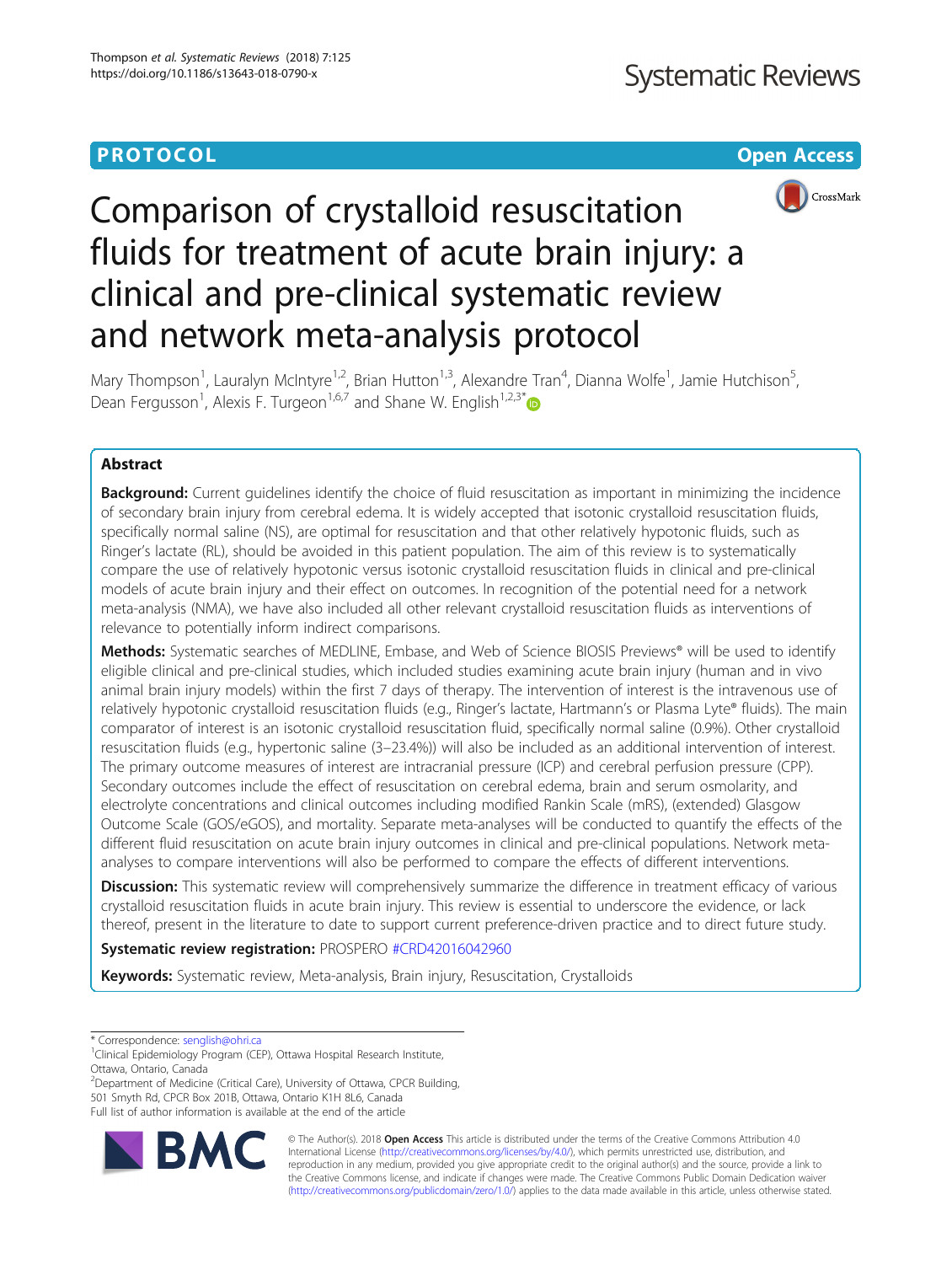# Background

Acute brain injury is a global health issue responsible for significant death and disability worldwide with rising incidence [[1](#page-6-0)]. It is associated with a complicated hospital course where the primary injury is commonly associated with further neurological damage, known as secondary brain injury, including ischemia, neuronal death cascades, cerebral edema, and inflammation [[2](#page-6-0)–[4\]](#page-6-0). Episodes of hypotension, which are common in traumatic brain injury patients, can further exacerbate secondary brain injury and thus increase the probability of a poor outcome [[2\]](#page-6-0). As such, fluid resuscitation, a common intervention in acute medicine, is often utilized to combat hypotension and maintain adequate cerebral perfusion. Given the numerous fluid compositions available for resuscitation, the selection should theoretically be based on physiological principles related to the unique function of the affected organ and/or system. However, significant controversy exists surrounding which is the optimal fluid in critically ill patients. Thus, it is clinician preference that mainly dictates clinical practice, with considerable variation between institutions and specialties [[5\]](#page-6-0). Efforts to resolve this discrepancy have been made in many areas of critical care research, including a systematic review comparing the use of crystalloid and colloid fluids for resuscitation in septic shock [\[6](#page-6-0)]. Dissimilarly, there is remarkably little research related to the study of these fluids for the treatment of acute brain injury. Existing work demonstrates that metabolic derangements are common and can further lead to secondary brain injury [\[7](#page-6-0)]. Whether this is related to the consequence of fluid administration or the primary injury itself remains unclear. Similar findings are seen in subarachnoid hemorrhage [\[8](#page-6-0)]. Management of such injuries thus presents a significant challenge to critical care medicine.

Current guidelines identified the choice of fluid resuscitation as an important initial step in minimizing the incidence of secondary brain injury from cerebral edema [[9\]](#page-6-0). These recommendations are vague with regard to specific fluid choice [\[9](#page-6-0)]. However, 0.9% normal saline (NS) is the most commonly used fluid for resuscitation in patients with acute brain injury as it is the prototypical "isotonic" solution relative to plasma [[2,](#page-6-0) [10\]](#page-6-0). Other fluids with lower sodium concentrations, such as Ringer's lactate (RL) solution, are thus considered hypotonic when compared to plasma and are avoided [\[2](#page-6-0), [10\]](#page-6-0).

To date, no large randomized controlled trials have been conducted comparing Ringer's lactate to normal saline directly in an acutely brain injured population; therefore, there is no existing data to provide conclusive evidence as to which crystalloid resuscitation fluid confers a greater benefit in acute treatment. Furthermore, recent practice management guidelines concluded that

there was in fact insufficient evidence to recommend one crystalloid resuscitation fluid over another in the acute pre-hospital fluid resuscitation of injured patients [[11\]](#page-6-0). Given this expected lack of direct evidence and the availability of multiple key comparators, a network meta-analysis (NMA) may be necessary to inform this comparison. NMA is an extension of traditional pairwise meta-analysis enabling the comparison of multiple interventions based on available direct and indirect evidence [[12,](#page-6-0) [13](#page-6-0)]. Our systematic review will synthesize the existing knowledge from published clinical and pre-clinical studies examining the use of relatively hypotonic versus isotonic crystalloid resuscitation fluids for the treatment of acutely brain-injured patients and their effect on a variety of physiological and clinical outcomes.

# **Objectives**

The primary objective of this review is to compare the effect of relatively hypotonic versus isotonic crystalloid resuscitation fluids (i.e., Ringer's lactate, Hartmann's, and Plasma Lyte® versus normal saline (0.9%)) for resuscitation in early acute brain injury (first 7 days post-injury) on intracranial pressure (ICP) and cerebral perfusion pressure (CPP). In anticipation of a lack of direct evidence, we will also consider hypertonic crystalloid fluids (i.e., 3–23.4% hypertonic saline) as a third intervention of interest with an eye toward the need for indirect comparison methods (such as adjusted indirect comparisons or network meta-analysis; see Fig. [1](#page-2-0)). We have selected ICP/CPP as a primary outcome measure as it is objective, relatively easily, and frequently measured and has clinical sensibility in the possible biologic effects of these fluids. Although ICP and CPP are traditionally measured in traumatic brain injury populations, and thus may limit generalizations of the results to other "non-monitored" acute brain injury populations, their use in these other populations has been increasing [[14](#page-6-0)]. Secondary objectives include the effect of these different solutions on (1) cerebral edema, (2) serum and brain electrolyte concentrations (Na+, Cl−) and osmolality, and (3) clinical outcomes including modified Rankin Scale (mRS), Glasgow Outcome Scale (GOS), extended Glasgow Outcome Scale (eGOS), and mortality. Finally, as tertiary outcomes, we will report on any adverse outcomes as described in the primary citations (e.g., ARDS and AKI incidence).

# Methods/design

This review will be conducted in accordance with The Cochrane Collaboration [\[15\]](#page-6-0) principles for Systematic Reviews and reported following the PRISMA guidelines [[16](#page-6-0)]. This protocol was drafted in accordance with PRISMA-P guidelines (see checklist in Additional file [1\)](#page-5-0) and has been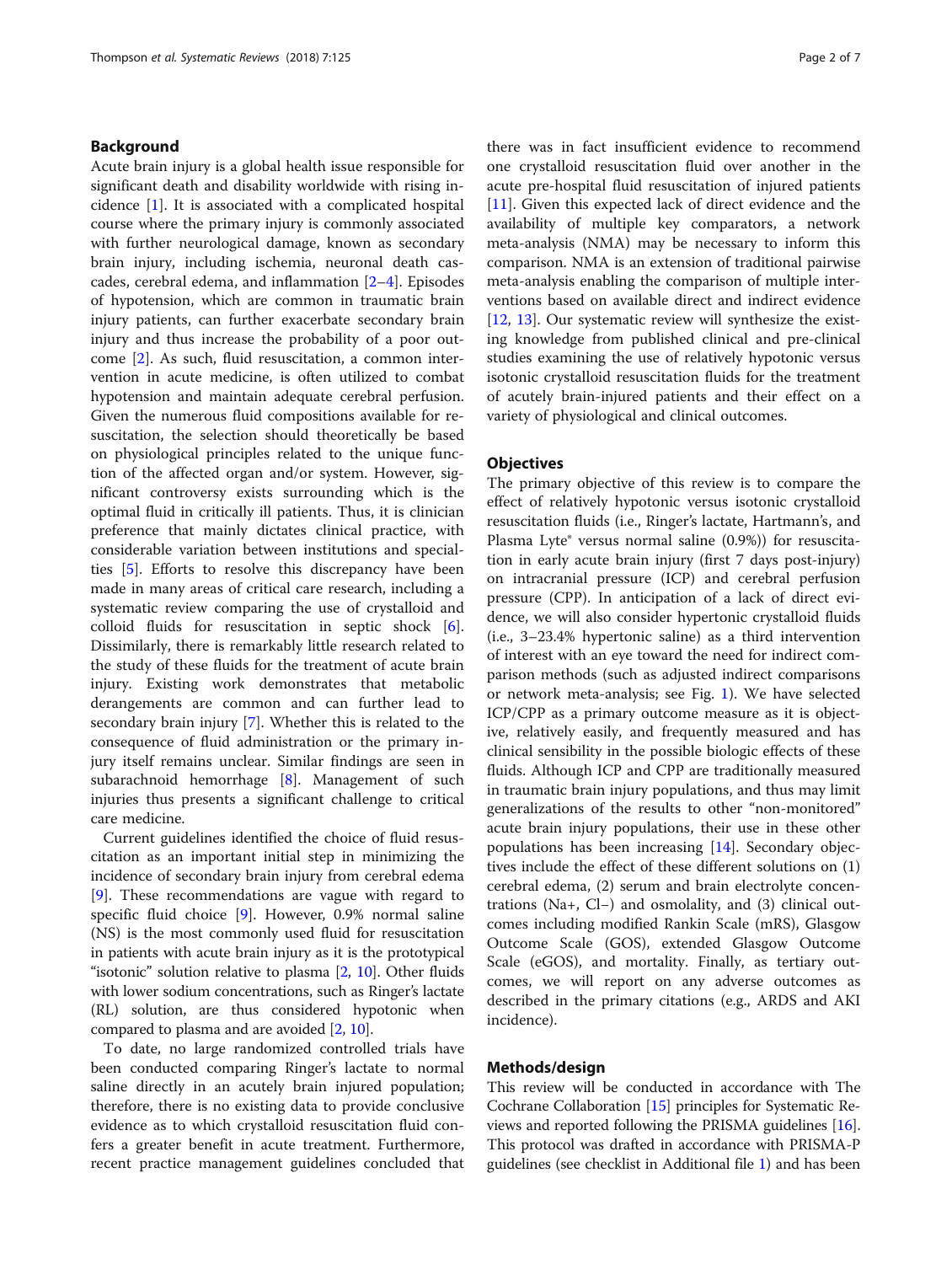<span id="page-2-0"></span>

registered with the PROSPERO International Prospective Register of Systematic Reviews (#CRD42016042960).

#### Search strategy and data sources

Our search strategy will be conducted using Epub Ahead of Print, In-Process & Other Non-Indexed Citations, Ovid MEDLINE(R) Daily and Ovid MEDLINE(R), EMBASE Classic + Embase, Web of Science BIOSIS Previews<sup>®</sup> and EBM Reviews (including Cochrane Central databases) from inception to the moment of review. EMBASE also includes the abstract publications from major international conferences including the International Stroke Conference, Neurocritical Care Society Meeting, Society of Critical Care Medicine, and the International Symposium on Intensive Care and Emergency Medicine. A comprehensive search strategy will be constructed and implemented by a health information specialist with systematic review experience, in collaboration with the research team. MeSH terms will be used to capture each of the principal elements of the research question. We will restrict our strategy to focus on population (acute brain injury) and intervention/exposure (hypotonic crystalloid solutions and hypertonic solution alternatives—see Eligibility criteria) and will not be limited by outcome studied to increase our yield. A sample search strategy is presented in Additional file [2.](#page-5-0) Upon completion, identified citations will be exported to a

cloud-based citation manager (DistillerSR v2: Systematic Review and Literature Review Software) for study selection. Manual review of the reference lists of all included studies and previous systematic reviews will be conducted. A final gray literature search will be conducted using "Google Scholar" as well as a review of the trial register (clinicaltrials.gov, WHO ICTRP) for any ongoing and unpublished studies. Duplicate citations will be removed. The search strategies will be kept up to date to the time of the end of the review.

# Study eligibility

For the purposes of this review, we will refer to normal saline as an isotonic solution and those with lower sodium concentrations (e.g. Ringer's Lactate, Plasma Lyte®) will be referred to as "relatively hypotonic." Those crystalloid solutions with higher sodium concentrations (e.g., 3% saline) will be referred to as hypertonic. We will include pre-clinical studies that compare a relatively hypotonic crystalloid resuscitation fluid (Ringers Lactate, Hartmann's or Plasma Lyte®) to an isotonic (normal saline (0.9%)) or hypertonic (i.e., hypertonic saline (3–23.4%)) crystalloid resuscitation fluid. No overtly hypotonic solution (e.g., 5% dextrose in water, 5% in 0.45% saline) or colloid solutions will be included given their very different physiological properties that would have them behave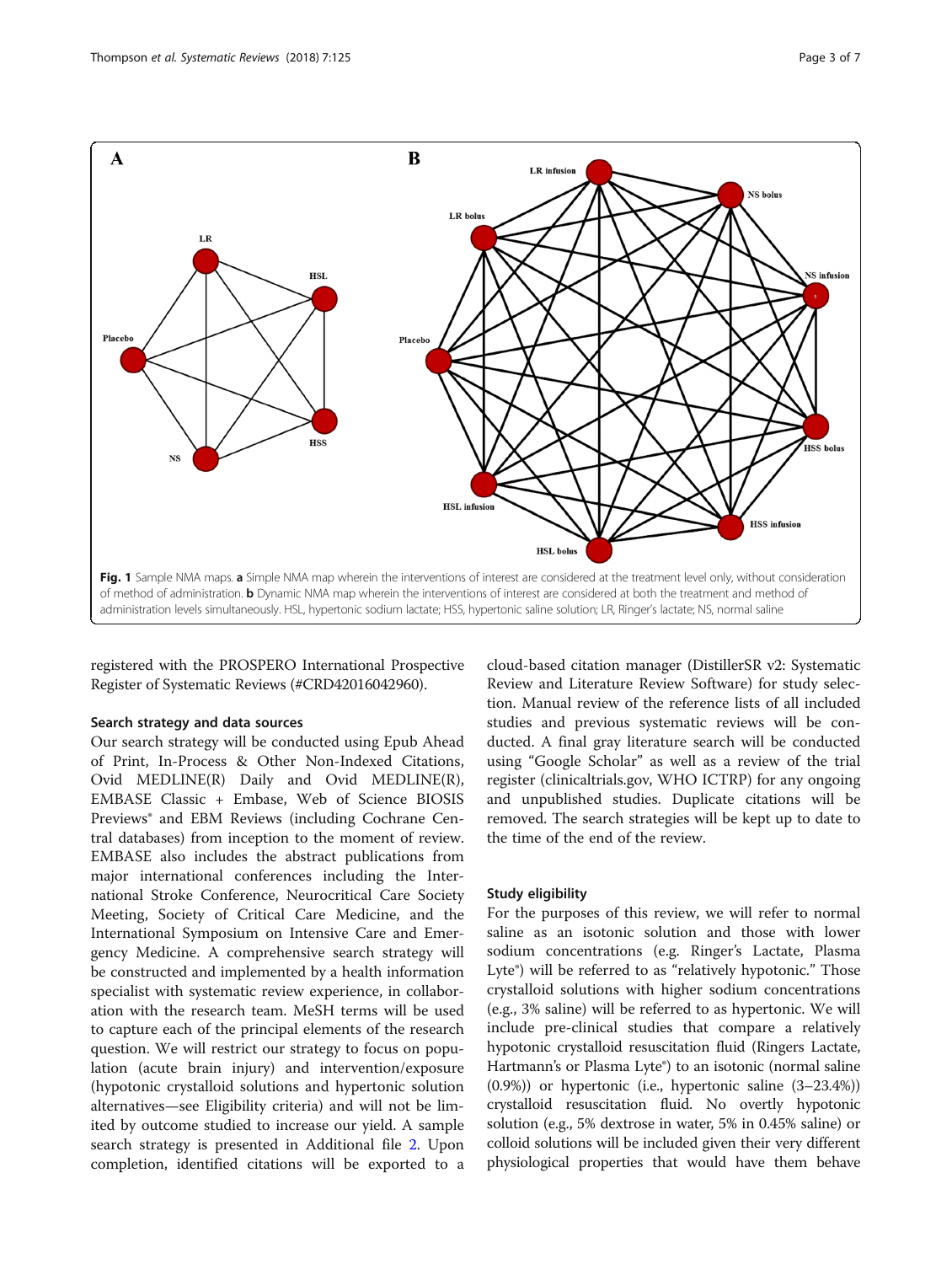significantly differently as compared to crystalloid solutions of interest in this review.

For clinical studies, we will include observational studies that have a control group for comparison, whether prospectively or retrospectively conducted, and intervention studies (e.g., randomized controlled trials). An iterative process for study selection will be followed using the criteria set out in Table 1.

# Study selection process

All records will first be screened by title and abstract. All citations clearly not relevant to the review (e.g., wrong population and narrative review) will be excluded. This process will be performed in duplicate by two independent reviewers. Any citation in which an abstract is not available and where suitability for inclusion is questioned will proceed to the next stage. All citations not excluded in the first screen will have full articles retrieved for a second review, in duplicate by independent reviewers, and the selection criteria applied. Any differences in classification between the two independent reviewers will be reviewed and consensus decision made. A third independent senior reviewer will be used in any instance in which consensus is not reached.

# Data extraction

A data extraction form will be prepared a priori in MS Excel (Microsoft Corporation, Seattle, Washington) and piloted prior to duplicate extraction by two independent reviewers. The data extraction form will be designed to sign, and methods (i.e., title, authors, journal/source, year of publication, country, type of study, study period, total number of subjects, case ascertainment and/or inclusion/exclusion criteria, randomization, allocation concealment and blinding methods (where applicable)); study population characteristics (i.e., clinical studies: age, sex, primary neurological diagnosis, injury severity/characteristics, comorbidities; pre-clinical studies: species, species detail, age, sex, weight, model type and experimental conditions, injury severity/characteristics); interventions and co-interventions [crystalloid resuscitation fluid type, dose, frequency, adjunctive fluid administration, use of a management protocol, use of co-interventions for intracranial pressure management strategies (including hyperosmolar therapy, paralysis, hyperventilation, barbiturate coma, decompression)]; and outcome (our pre-defined primary, secondary and tertiary outcomes).

Outcome data will be extracted based on a priori specified time points and dosage format. Given fluid resuscitation is the intervention of interest, data will be extracted for early (0–6 h; at hourly time points) and delayed resuscitation (up to 7 days post-injury; at 12, 24, 48, etc. hours) in order to evaluate both the immediate and delayed effects of treatment. Data will then be pooled by dosage format [means of administration (bolus vs maintenance infusion) and total dose] for the purposes of analysis.

Disagreements in data extraction will be resolved by consensus or by a third reviewer with methodologic and

Table 1 Eligibility criteria for the systematic review (expanded detail provided in Additional file [3](#page-5-0))

| Criteria      | Description                                                                                                                                                                                                                                                                                                                                                                                                                                                                                                                                                                             |
|---------------|-----------------------------------------------------------------------------------------------------------------------------------------------------------------------------------------------------------------------------------------------------------------------------------------------------------------------------------------------------------------------------------------------------------------------------------------------------------------------------------------------------------------------------------------------------------------------------------------|
| Population    | We will include all studies examining acute brain injury (human and in vivo animal brain injury models) with treatment<br>initiation within the first 7 days post-injury. We are targeting acute primary neurological diagnoses such as traumatic<br>brain injury, stroke, hemorrhage, or post-neurosurgical care.                                                                                                                                                                                                                                                                      |
| Intervention  | The intervention of interest is the intravenous use of relatively hypotonic crystalloid resuscitation fluids. These include<br>Ringer's lactate, Hartmann's or Plasma Lyte® fluids. These can be administered as bolus or maintenance infusions.<br>There will be no limits on dose or frequency of administration.                                                                                                                                                                                                                                                                     |
| Comparator(s) | The main comparator of interest is an isotonic crystalloid resuscitation fluid, specifically normal saline (0.9%), which will<br>serve as the prototypical control. Other crystalloid resuscitation fluids (e.g., hypertonic saline (3-23.4%)) will also be<br>included as an additional comparator of interest. These can be administered as bolus or maintenance infusions.<br>There will be no limits on dose or frequency of administration.                                                                                                                                        |
| Outcome(s)    | The primary outcomes of interest are:<br>• Intracranial pressure (ICP; mmHg) and cerebral perfusion pressure (CPP; mmHg)<br>Secondary outcomes include:<br>• Cerebral edema (mL H <sub>2</sub> O/g dry), serum and/or brain electrolyte concentrations (Na+, Cl-; mmol/L) and osmolarity<br>(mOsmol/L [29]), clinical outcomes as assessed by any of modified Rankin Scale (mRS), Glasgow Outcome Scale (GOS),<br>extended Glasgow Outcome Scale (eGOS), mortality; and<br>Tertiary outcomes include:<br>• Any adverse events as defined by the study authors                           |
| Study design  | We will include all completed publications reporting the intravenous use of crystalloid fluids in acute brain injury.<br>· Clinical: randomized controlled trials, quasi-randomized trials, and retrospective and prospective studies that include a<br>control group for comparison<br>· Pre-clinical: randomized laboratory studies<br>There will be no date or language restrictions applied. In-progress studies and letters to the editor identified will be<br>included in a qualitative analysis. Case reports, case series, editorial reviews, and quidelines will be excluded. |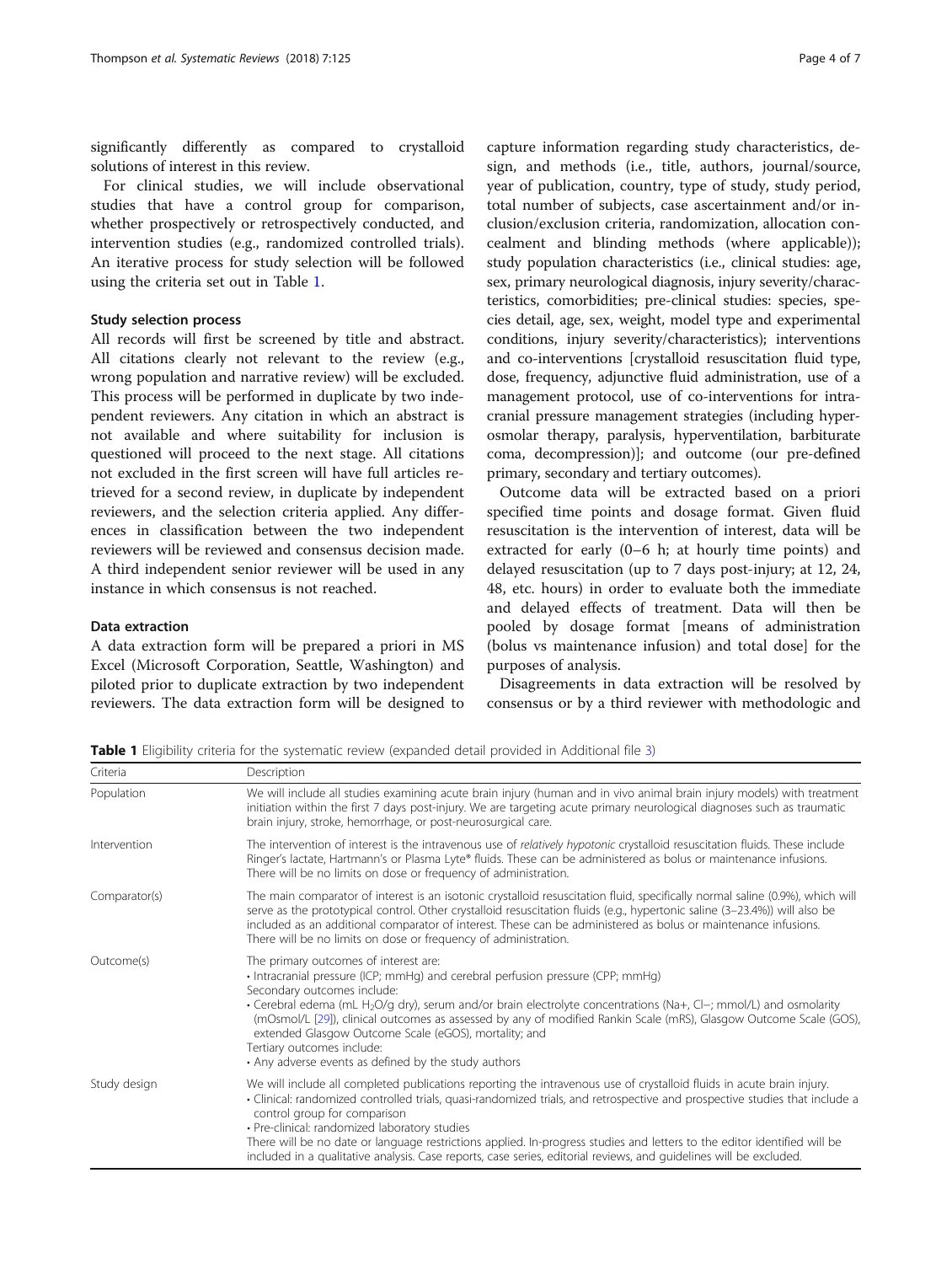clinical expertise as required. If there are missing data, the corresponding authors of the studies will be contacted and if the data is not located, the remaining available data will be analyzed. The possible impact of the missing data will then be discussed as a limitation.

# Risk of bias

Risk of bias will be assessed using the Newcastle-Ottawa Scale [[17\]](#page-6-0) for observational studies, the Cochrane Collaboration tool for assessing the risk of bias in randomized controlled trials (RCTs) [\[18\]](#page-6-0) and SYRCLE's risk of bias tool for animal studies [\[19](#page-6-0)]. Bias risk assessment will be completed in a similar fashion as the study selection process: in duplicate by two independent assessors. Cases of discordance not resolved by consensus will be reviewed by a third senior assessor. Risk of bias assessment of all included studies will be summarized and presented in table format. Low risk of bias will be defined as those studies with score of  $\geq 7$  using the Newcastle-Ottawa Scale, those deemed low risk across all domains of the Cochrane Collaboration's tool for assessing risk of bias, or those receiving an overall "yes" judgment across all signaling questions used in SYR-CLE's risk of bias tool. The authors recognize that no formal cut-offs exist to define low or high risk of bias with the Newcastle-Ottawa Scale; however, we deem that in order for low risk of bias to exist in an observational study, there must be excellent reporting, high internal and external validity with little risk of confounding such that high scores in each of these domains are necessary to meet low-risk criteria.

#### Patient and public involvement

No patients were involved in the creation of this protocol.

### Analysis plan

A description of all included studies, including demographic, clinical and methodological quality, will be reported with the aid of tables and text. These characteristics will be studied and assessed by the research team in considering the validity of the transitivity assumption which underpins network meta-analysis [\[20](#page-6-0)]. As it is anticipated that some of the most relevant studies within the literature will be of an observational design and as such studies may be at particular risk of bias and confounding [\[21](#page-6-0), [22](#page-6-0)], careful inspection of study reports will be performed to monitor for potential design limitations. We will follow a sequential approach to synthesis of the evidence whereby we will first consider RCT evidence alone, followed by subsequently including prospective and retrospective non-randomized evidence. We will also explore analyses using a hierarchical modeling approach as described elsewhere [\[22\]](#page-6-0).

# Primary outcome

We anticipate that ICP and CPP will be presented in the majority of included studies as continuous data and described with means or medians and corresponding standard deviations or interquartile ranges (or ranges), respectively. Mean differences with 95% confidence intervals (CI) will be used to present and summarize continuous data; data reported as medians with interquartile ranges will be converted to means and standard deviations using methods outlined by Wan et al. [[23\]](#page-6-0)

#### Secondary outcome

We anticipate that the secondary outcomes will be presented as a combination of continuous and dichotomous data. All continuous outcome variables, including brain/ serum electrolyte concentrations and osmolarity, will be described and summarized in the same fashion as our primary outcomes. Cerebral edema, serum/brain electrolyte concentrations, and osmolarity will be reported in 6-h intervals up to 72 h post fluid administration. It is anticipated that clinical outcomes (mRS, GOS, and eGOS) will be presented as ordinal data, although the authors may have dichotomized it prior to publication. We will report clinical outcomes at discharge, 30 days, and at 3, 6, and/or 12 months. For studies that use these ordinal grading scale to describe outcome (e.g., mRS, GOS, eGOS), where possible, we will compare proportions in each category between the different groups. Dichotomous outcomes, such as adverse events, are expected to be presented as relative risk ratios (RR) or odds ratios (OR) with 95% CI in which data presented as a OR will be converted to RR where possible [\[24](#page-6-0)].

# Primary analyses

Separate analyses will be conducted for both clinical and pre-clinical data. Preliminary analyses will consist of traditional pairwise meta-analyses using random effects inverse variance models which will be carried out for each treatment comparison in evidence networks under study. Suitability for meta-analysis will be determined by the degree of heterogeneity (clinical and statistical) observed between the studies. The degree of statistical heterogeneity within each pairwise comparison will be assessed using the  $I^2$  measure, wherein values > 75% will be considered to be indicative of a high degree of heterogeneity. Dichotomous and continuous endpoints will be reported in terms of odds ratios and mean differences with 95% confidence intervals. If sufficient data exists and the included studies are considered of sufficient clinical and methodologic homogeneity to satisfy the transitivity assumption [[20\]](#page-6-0), Bayesian network meta-analyses will be conducted to calculate the effect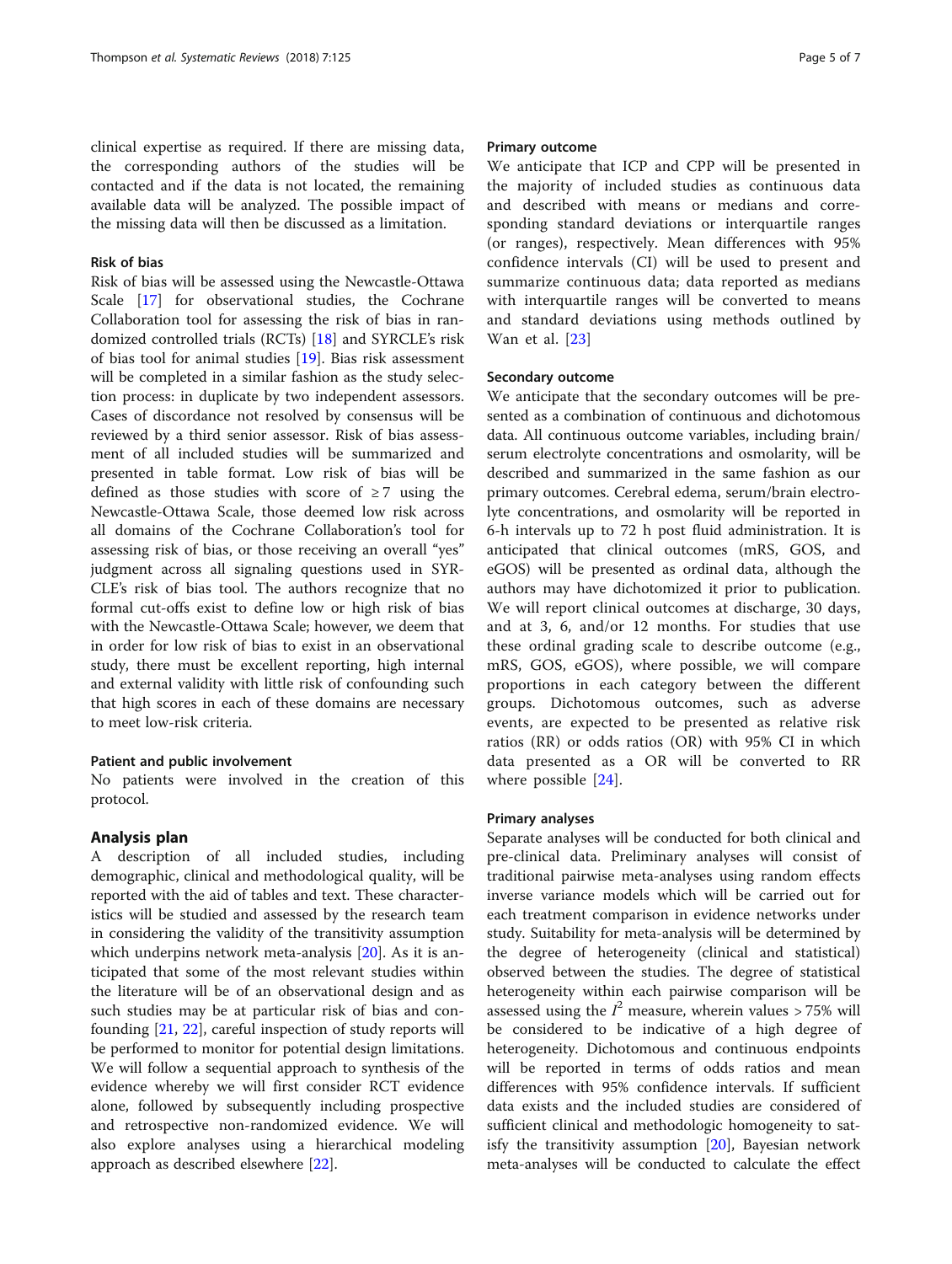<span id="page-5-0"></span>of relative hypotonic fluids on each outcome of interest, based on well-established methods by the National Institute for Health and Care Excellence (NICE) [[25](#page-6-0)–[27](#page-6-0)].

In addition to data availability, we will assess the homogeneity of the evidence base, as well as consider statistical heterogeneity of the components of the network (as outlined above) in deciding whether to proceed with the performance of NMAs. Should NMAs be pursued, random effects (RE) NMAs will be performed using models for binomial and continuous endpoints (as appropriate) using existing models described elsewhere [[25\]](#page-6-0). Mean differences and relative risk ratios will be reported to express differences between treatments for continuous and dichotomous endpoints, respectively, along with corresponding 95% credible intervals. Following unadjusted analyses and dependent upon the availability of study information, secondary analyses based upon subgroups or meta-regression methods will be considered to account for between-study differences related to animals enrolled (e.g., murine vs porcine models), models of disease induction (e.g., ischemia vs trauma), and considerations of housing and husbandry (e.g., co-housed vs isolated). We will also check for indications of the presence of inconsistency in the available data by fitting inconsistency models and reviewing scatterplots of deviance residuals [\[26](#page-6-0)]. Adequacy of model fit for NMAs will be assessed for all analyses by comparing the posterior residual deviance to the corresponding number of unconstrained data points (approximately equal if fit is adequate). Model convergence for NMAs performed will be assessed using trace plots, the Brooks-Gelman-Rubin statistic, and inspection of Monte Carlo errors. Three chains will be fitted in WinBUGS for each analysis, with a minimum of 50,000 iterations and a burn-in of at least 50,000 iterations.

For both approaches to meta-analysis, grouping of therapies will be performed using two strategies. A simpler representation will first be explored wherein the interventions of interest are considered at the treatment level only, without consideration of method of administration (see Fig. [1a](#page-2-0)). The second representation will consider both treatment and method of administration simultaneously (see Fig.  $1b$ ). Grouping of interventions will be discussed again amongst the research team prior to the start of data analyses.

All analyses will be conducted using R (R Core Team, Vienna, Austria) and WinBUGS software (MRC Biostatistics Unit, Cambridge, UK). NMAs will be based on the WinBUGS code freely available in the NICE Evidence Synthesis TSD Series [\[25](#page-6-0)–[27](#page-6-0)]. Reporting of findings will be guided by the PRISMA Statement [\[16\]](#page-6-0) and the PRISMA Extension Statement for Network Meta-Analysis, as appropriate [\[28](#page-6-0)].

# Subgroup and sensitivity analyses

In addition to the previously identified pre-planned subgroup and regression analyses, we will examine clinical heterogeneity with low vs large volume resuscitation groups. To test the robustness of our findings, we plan to pursue sensitivity analyses including only those studies judged to be at low risk of bias.

# **Discussion**

The results of this systematic review will systematically summarize the evidence available on the difference in treatment efficacy of various crystalloid resuscitation fluids in acute brain injury with a special interest in relatively hypotonic compared to isotonic crystalloid resuscitation fluids. These results are important since isotonic crystalloid resuscitation fluids, specifically NS, are considered the optimal fluid for resuscitation in such a population, despite an apparent absence of high-quality clinical evidence to support these recommendations. Therefore, this reflects a largely dogmatized notion founded in routine and clearly lacking in literary support. This systematic review is essential to understand the present evidence, or lack thereof, in the literature that supports current guidelines and recommendations while also highlighting areas in need of further study.

We anticipate that there will be a paucity of literature available on this subject with available evidence resulting from both clinical and pre-clinical studies. As such, we will implement a broad search of multiple databases to capture any and all studies relevant to our question. We will also keep our inclusion criteria broad, especially for title/abstract screening to ensure that we do not pre-emptively exclude any potentially relevant studies. Furthermore, given that we are unsure of what exists with regard to the literature on this subject, we chose to focus our search on RL in order to capture all studies using any other crystalloid resuscitation fluid either as comparator or control.

The application of network meta-analysis to studies in the pre-clinical literature, to our knowledge, is novel. We plan to empirically explore the synthesis of such data while considering the feasibility and importance of adjustments for several factors related to the types of animals studied, models of induction employed, and housing and husbandry of specimens. Further studies exploring these considerations are needed.

# Additional files

[Additional file 1:](https://doi.org/10.1186/s13643-018-0790-x) PRISMA-P checklist. (DOCX 18 kb) [Additional file 2:](https://doi.org/10.1186/s13643-018-0790-x) SEARCH strategies. (DOCX 20 kb) [Additional file 3:](https://doi.org/10.1186/s13643-018-0790-x) Expanded eligibility criteria. (DOCX 17 kb)